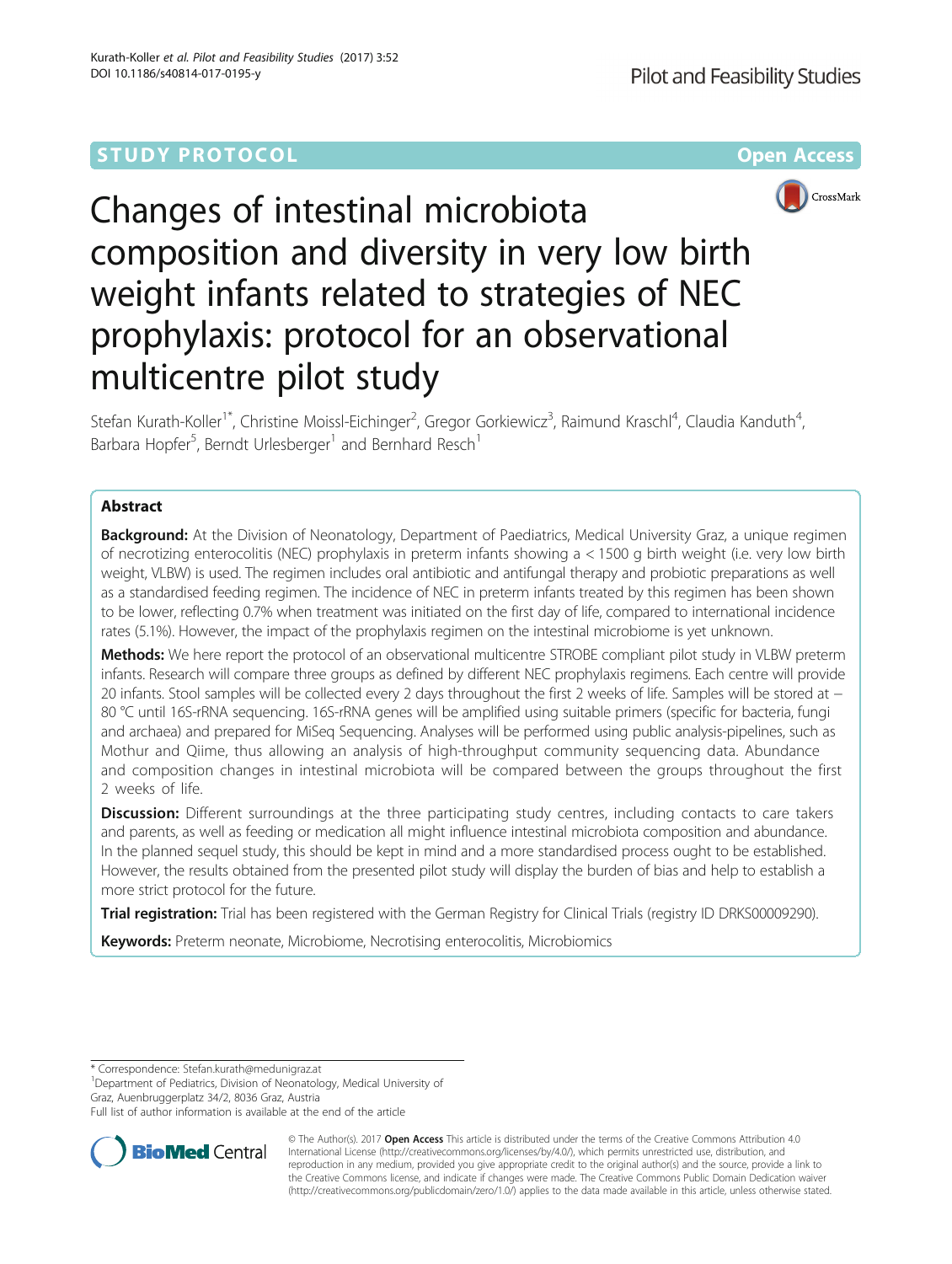## Background

The genesis of the microbiome starts by vertical transmission of maternal microbiota, either during birth or even before delivery. Recent studies suggest the presence of a microbiome within the placenta and foetal meconium [[1](#page-5-0), [2\]](#page-5-0). The delivery mode has been found to significantly influence the intestinal colonisation of infants [\[3](#page-5-0)–[7](#page-5-0)]. Data suggest that the development of the intestinal microbiome may also be influenced by genetics [[8\]](#page-5-0). Intestinal colonisation patterns established within the first week of life are thought to have an impact on the composition of the individual's future intestinal microbiota [[6](#page-5-0), [9](#page-5-0)–[11\]](#page-5-0). In term infants, the intestinal microbiome undergoes rapid maturation throughout the first year of life and is considered to be securely established by the age of three. However, in preterm infants maturation is delayed. The individual intestinal microbiome of adulthood is likely governed by an interplay between initial colonising microbiota, genetics, gut development, diet, and environment [[5, 12](#page-5-0)–[14\]](#page-5-0). Nutrition, i.e. breastfeeding versus formula milk, plays a major role and alters early colonisation patterns of the neonatal intestinal microbiome. Breast milk contains several beneficial components, such as lactoferrin, or secretory IgA, this having antimicrobial and anti-inflammatory effects and stimulating growth of Bifidobacterium species (spp.) [\[15](#page-5-0)–[17](#page-6-0)]. Human milk also contains live bacteria [[18](#page-6-0)], and this, too, might contribute to the healthy gut microbiome development.

The intestinal microbiome interacts in a symbiotic relationship with its host. It contributes to nutrient utilisation by increasing digestive capacity and the ability to harvest nutrients from food. It supports vitamin biosynthesis and the production of other metabolites [\[12, 13,](#page-5-0) [19](#page-6-0), [20](#page-6-0)]. In addition, the intestinal microbiome can limit nutrient resources available to pathogens, specifically by outcompeting them for metabolic resources and physical space [[20](#page-6-0), [21](#page-6-0)]. Furthermore, development of barrier function, integrity, and immune function is aided by the intestinal microbiome.

## Intestinal microbiota in preterm infants

The intestinal microbiome of the preterm infant shows reduced microbial diversity with a concurrent increase in colonisation with pathogenic organisms [[6, 8\]](#page-5-0). It is less stable compared to that of term born infants, and it shows delayed transition to an adult colonisation pattern [[5, 12,](#page-5-0) [22, 23](#page-6-0)]. Gestational age may contribute to intestinal colonisation pattern [[24\]](#page-6-0). Evolution of the preterm infants' intestinal microbiome is marked by periods of abrupt population changes [\[25](#page-6-0)]. In preterm infants, facultative anaerobes such as Enterococcus, Enterobacter, and Lactobacillus spp., as well as numbers of Staphylococcus spp. dominate while numbers of anaerobes like Bifidobacterium, Bacteroides and Atopobium spp. were found to be decreased [[22](#page-6-0)–[24\]](#page-6-0). Healthy breastfed term born infants were found to be colonised by Bifidobacterium spp. by day 7 of life while preterm infants were not [[24\]](#page-6-0). Preterm infants exhibit an altered microbial diversity, and are both qualitatively and quantitatively immune compromised due to their underdeveloped immune system. An insufficient epithelial gut barrier function predisposes them to invasion by pathogens. These can trigger exaggerated inflammatory responses by the infants' still developing immune system, which may lead to disease processes, such as NEC [[7](#page-5-0), [26](#page-6-0)]. Preterm infants' immune dysfunction coupled with low diversity of intestinal microbiota and an overall predominance of pathogenic bacteria within the infants' gut represents a prime example of dysbiosis [\[5](#page-5-0), [27, 28\]](#page-6-0).

## Necrotizing enterocolitis

NEC resembles the most common life-threatening emergency of the gastrointestinal tract in the neonatal period. The prevalence of NEC accounts for 7–11% in VLBW infants [[29](#page-6-0), [30](#page-6-0)], with a prevalence rate of 1–5% of infants in NICUs. NEC carries a mortality rate of up to 30%. Both incidence and case fatality rates increase with decreasing birth weight and gestational age, putting very low and extremely low (< 1000 g) birth weight infants at the highest risk. Although NEC is a multifactorial disease, primarily associated with intestinal immaturity. The concept of "risk factors" for NEC remains controversial. However, the greatest risk factor for NEC is prematurity [\[29, 30](#page-6-0)]. NEC probably results from an interaction between loss of mucosal integrity due to a variety of factors and the host's response to that injury, leading to necrosis of the affected area. Various bacterial and viral agents have been recovered from cultures. However, in most situations, no distinct pathogen was able to be identified. NEC rarely occurs before enteral feeding is initiated and is much less common in infants that are fed human milk [\[31](#page-6-0)]. Aggressive enteral feeding may predispose infants to the development of NEC.

## Intestinal microbiota and NEC

Among risk factors, prematurity and accompanying intestinal colonisation represent the only consistently identified criteria [[32\]](#page-6-0). Therefore, if prematurity is inevitable, colonisation of the infants gut resembles the major modifiable risk factor. Up to date, findings on intestinal colonisation and the microbiome aspect of NEC have shown to be inconsistent. While some studies have found a unique community structure of the intestinal microbiome in preterm infants prior to and at the time of disease onset [\[4](#page-5-0), [5](#page-5-0), [7](#page-5-0), [21](#page-6-0), [33](#page-6-0)], others have not [\[34](#page-6-0), [35](#page-6-0)]. The intestinal microbiome of NEC-infants appears to first diverge from that of healthy controls as early as 3 weeks prior to disease [\[21](#page-6-0)]. Two weeks prior to onset of NEC,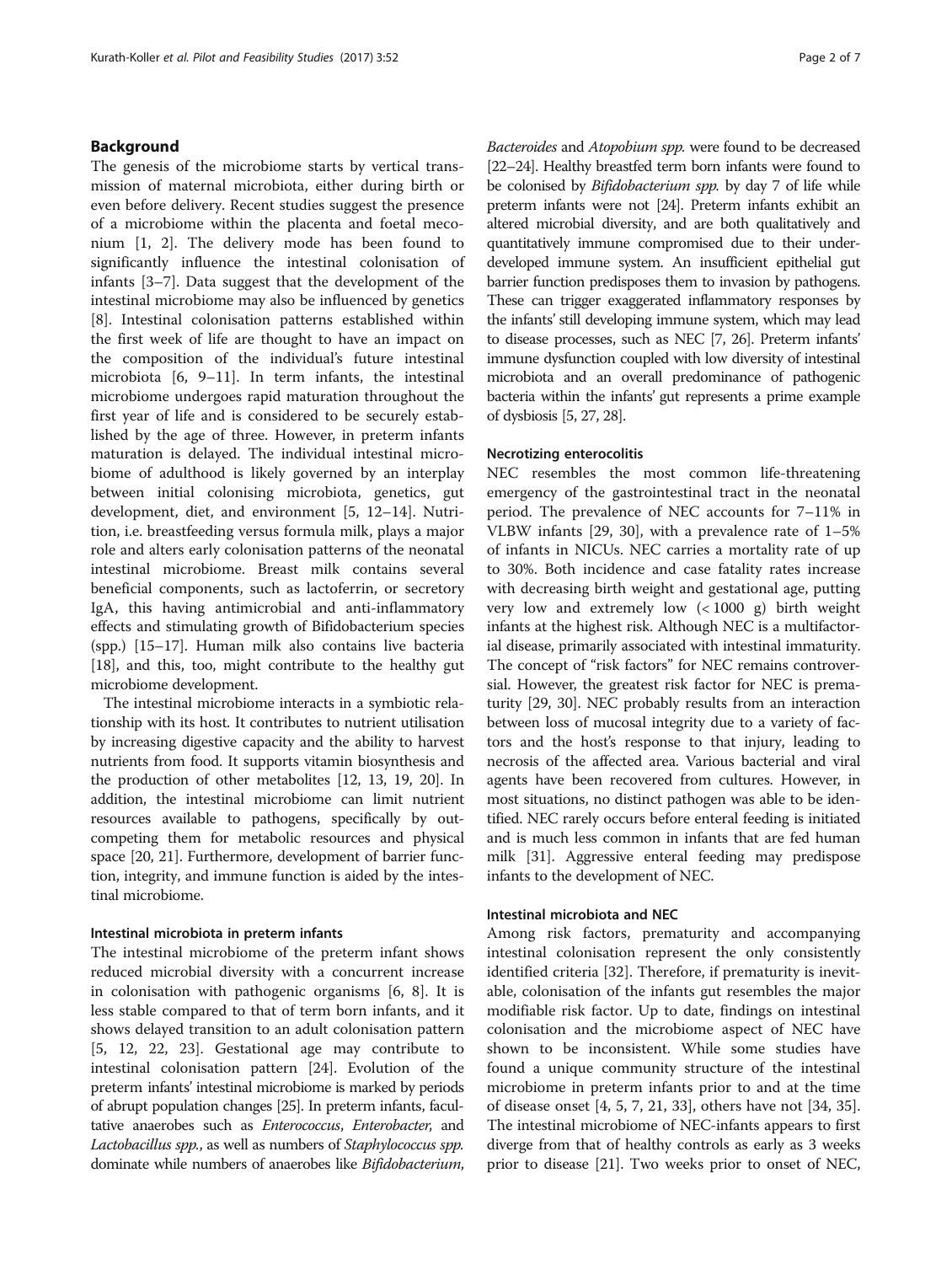intestinal microbiota show increased amounts of Proteobacteria spp. while the Bacterioidetes spp. decrease [[5](#page-5-0)]. Differences in intestinal microbiota abundance and diversity continue until onset of NEC, with infants having been characterised by an overall lower diversity index compared to the average preterm infant [[33\]](#page-6-0). The time of onset of NEC ( $\leq$  22 days of age or  $>$  22 days of age) seems to discriminate abundance of intestinal microbiota [[36\]](#page-6-0). Thus, it can be assumed that the specific infectious agent associated with NEC might vary by infants' age at onset of disease.

## Aims and objectives

At the Division of Neonatology, Department of Paediatrics, Medical University of Graz, a unique regimen as prophylaxis of necrotizing enterocolitis (NEC) is used in preterm infants of < 1500 g birth weight [[37\]](#page-6-0). The regimen includes oral antibiotic and antifungal therapy, probiotic drugs as well as a standardised feeding regimen and was established by the former head of neonatology despite a lack of evidence at the time. The incidence of NEC in preterm infants treated by this regimen has been shown to be lower, reflecting 0.7% when treatment was initiated on the first day of life [[37](#page-6-0)], compared to international incidence rates (5.1%) [\[38\]](#page-6-0). By carrying out this study, we aim to provide estimates of differences in intestinal microbiota for future sample size estimation.

## Hypothesis

Differences in therapeutic and preventive approach to VLBW infants as defined by use of different preparations of probiotics, antibiotics, antifungal agents and feeding strategies might influence diversity and composition of gut microbiota. Thus, intestinal microbial diversity and abundance, as well as development of the intestinal microbiome within the first weeks of life in preterm infants should differ depending on the applied regimen. Differences regarding intestinal microbiota may be found that might additionally have long-term, up to now unknown, impacts on infant health and development. These differences may lead to the development of tailored probiotic formulas to improve NEC protection for the future.

Abundance and composition of intestinal microbiota might be found to differ between infants treated by the Graz NEC prophylaxis regimen and infants not receiving the prophylaxis regimen. Infants receiving the Graz NEC prophylaxis regimen might further show lower rates of Proteobacteria spp. and higher rates of germs used as probiotics and further aided by the consumption of human milk, such as Bifidobacteria spp.

The primary outcomes are intestinal microbiota composition and abundance, which will be summarised separately for each group in order to inform sample size estimation for a future definitive randomised trial. Secondary outcomes include hypothetical predominance or lack of specific species

in infants having received the Graz NEC prophylaxis regimen.

## Methods and design

We propose a prospective controlled triple-centre cohort pilot study including preterm infants with a birth weight of < 1500 g treated at three NICUs with different regimens of NEC prophylaxis and feeding strategies. Data from the proposed project will be used to support planning and statistical power calculations for a larger sequel study.

To compare our infants with two other groups, we now co-operate with the Division of Neonatology, Department of Paediatrics, General Hospital of Klagenfurt, and the Division of Neonatology, Department of Paediatrics, General Hospital of Leoben, where different prophylactic approaches are performed. Regimens are shown in Table [1](#page-3-0). Regimens used at the different centres are considered the standard care for each respective centre. At all three participating NICUs, a standardised feeding regimen is used, starting with breast milk as soon as possible and increasing feeding amounts throughout the first days of life. Fluid management (enteral and parenteral nutrition) depends on the birth weight (i.e.  $< 1000 \text{ g BW} = 100 \text{ ml}$ ) kg/d, 1001-1499 g BW = 90 ml/kg/d, 1500– 2499 g = 80 ml/kg/d,  $> 2500$  g = 70 ml/kg/d). In infants  $>$ 1500 g birth weight, single feeds start at 5 ml at the first day of life, > 2500 g birth weight at 10 ml. If birth weight is below 1800 g and the infants' mother is tested CMV IgG positive, pasteurised breast milk is used. If the mother lacks sufficient amounts of breast milk, pooled donor milk (accessible at NICU Graz only) and/or formula (accessible at all three centres) are fed. Fortifiers are used in infants < 1500 g birth weight, starting at the earliest when 50% of feeding amounts are tolerated orally. Number of included infants was calculated with help of statisticians. Twenty preterm infants per centre will allow reliable estimation of outcomes to inform a future definitive sample size calculation.

## Study protocol

Stool samples of 60 VLBW preterm infants, treated at the NICUs at the Department of Paediatrics, Medical University Graz ( $n = 20$ ), the Department of Paediatrics, General Hospital of Klagenfurt ( $n = 20$ ) and the Department of Paediatrics, General Hospital of Leoben ( $n = 20$ ) will be collected every 2 days within the first weeks of life. Figure [1](#page-3-0) shows the study protocol. Seven samples will be taken from each infant. Samples will be partitioned into two containers so that one container may remain stored for backup analysis. Prior to sample collection, feasibility of the DNA isolation method at the Core Facility for Molecular Biology, Medical University Graz was positively tested using six samples from infants of < 1500 g birth weight.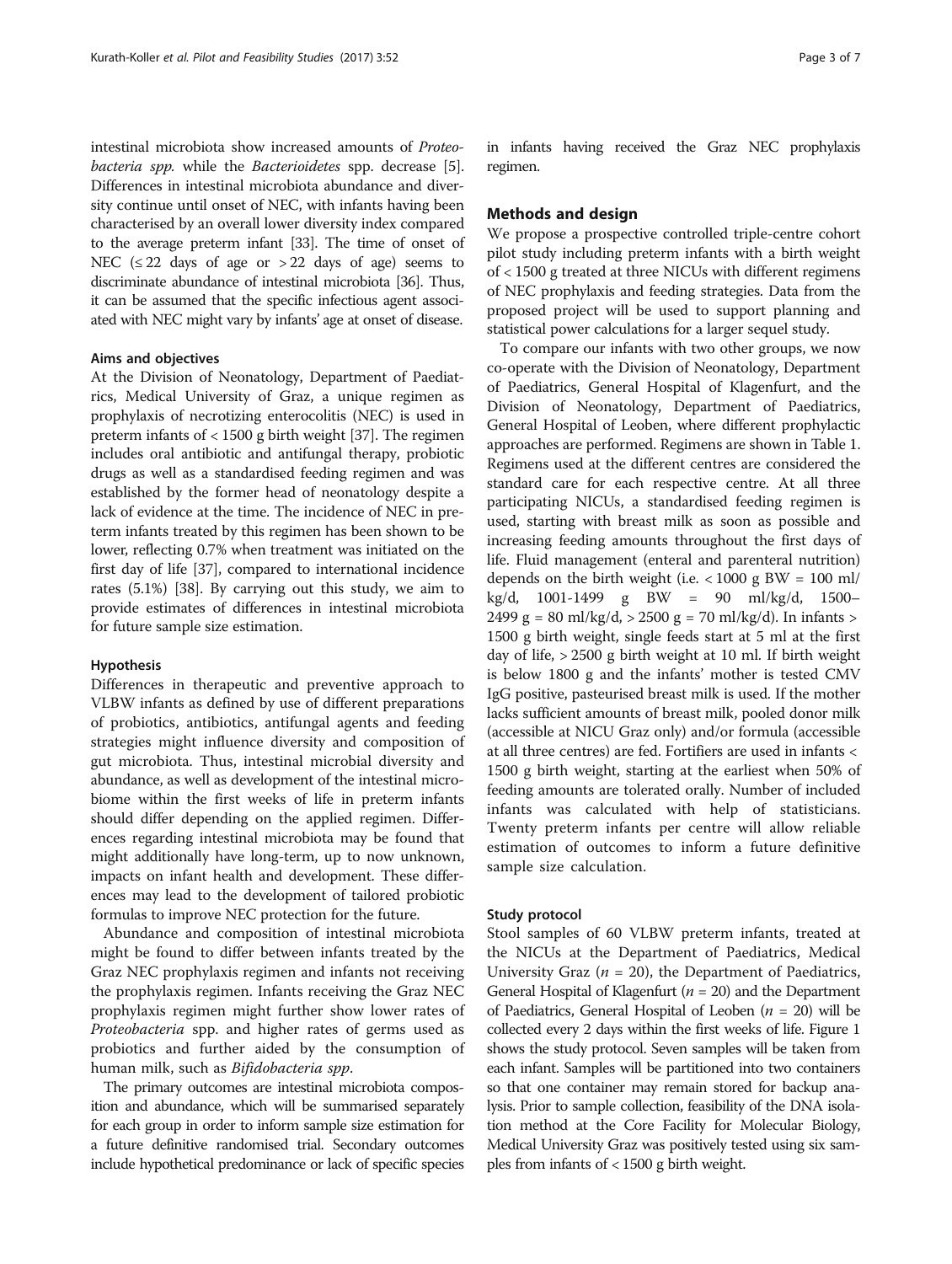<span id="page-3-0"></span>Table 1 NEC prophylaxis regimens

|                      | NICU Graz                                                                                                                               | NICU Klagenfurt                                                                                        | NICU Leoben                                                                                                                                |
|----------------------|-----------------------------------------------------------------------------------------------------------------------------------------|--------------------------------------------------------------------------------------------------------|--------------------------------------------------------------------------------------------------------------------------------------------|
| Probiotics           | Lactobacillus rhamnosus 1 $q = 1 \times 109$ CFU/d<br>p.o. split into 2 doses                                                           | Bifidobacterium infantis 2x109CFU/d<br>and Lactobacillus acidophilus<br>2x109CFU/d in combination p.o. | None                                                                                                                                       |
| Antibiotics          | Gentamycin 7 mg/kg every 12 h p.o.                                                                                                      | None                                                                                                   | Gentamycin 7 mg/kg every 12 h p.o.                                                                                                         |
| Antifungal<br>agents | Nystatin 10.000 U/kg every 6 h p.o.                                                                                                     | Fluconazol 6 mg/kg i.v. every 72 h<br>$(< 1000$ g birth weight)                                        | Nystatin 10.000 U/kg every 6 h p.o.                                                                                                        |
| Feeding              | Pooled or pasteurised BM; subsequent transition<br>to mothers' BM or preterm formula (hydrolyzed in<br>case of birth weight $<$ 1000 g) | Pasteurised BM (no pooled BM) or<br>preterm formula                                                    | Pooled or pasteurised BM; subsequent<br>transition to mothers' BM or preterm<br>formula (hydrolyzed in case of birth weight<br>$< 1000$ g) |

Legend: Table 1 displays NEC prophylaxis regimens used at the participating study centres at the Medical University Graz, General Hospital of Klagenfurt and General Hospital of Leoben

BM breast milk, p.o. per os, CFU colony forming unit, U units, d day, g gram, kg kilogramme, mg milligramme

## Population

Very low birth weight preterm infants (i.e. < 1500 g birth weight).

Inclusion criteria comprise birth weight < 1500 g, treatment at the NICU, Department of Paediatrics, Medical University Graz; NICU, Department of Paediatrics, General Hospital of Leoben; NICU, Department of Paediatrics, General Hospital of Klagenfurt between October 2015, and March 2017.

Exclusion criteria comprise infants nonviable at birth, death within the first 2 weeks of life, infants suffering from genetic diseases, genetic syndromes or congenital anomalies, and meconium ileus.

Follow up: no follow up planned.

## Methodology

Infants will be recruited at all three centres to compare microbiota-analysis data between these groups. Prior to inclusion, infants' parents are informed about the intention and purpose of the study, procedure of stool sampling, advantages, and disadvantages for their infant, and that the infant does not get harmed or treated differently for the purpose of the study. Parental information is provided by a written consent form, as well as by an attending paediatrician. Parents must give written informed consent before inclusion of the infant. Overall, seven stool samples, stored in two containers, of spontaneously produced faeces should be collected throughout 2 weeks, starting on the day of the infants' first defecation, i.e. meconium loss. No additional interventions to stimulate defecation, deviating from standard care, are performed for study purposes. Collection of stool samples will be performed using sterile microspatula (SteriWare® Microspatula, Sampling Systems Ltd., UK) and sterile stool sample containers (CryoTube™ Vials, Thermo Fischer Scientific, Denmark). Up to 1 ml of faeces is taken. All samples taken will be allocated a running number. In order to record sample numbers and progress of sample collection, a standardised protocol-sheet is used. Storage of the samples taken will be performed using a deep-freezing storage device at − 80 °C as soon as possible. Within the freezer sample, containers are kept inside cardboard boxes (Fiberboard Cryo Box, Thermo Scientific™, Denmark) to protect them from any damage. Delivery of samples from Klagenfurt and Leoben will be performed by a professional delivery service using dry ice cooling and a temperature control protocol. After collection is completed, microbiome analysis will be performed.

We plan to include 20 infants of < 1500 g birth weight (VLBW) from each of the three participating study centres. This, in turn, means a number of 60 infants included

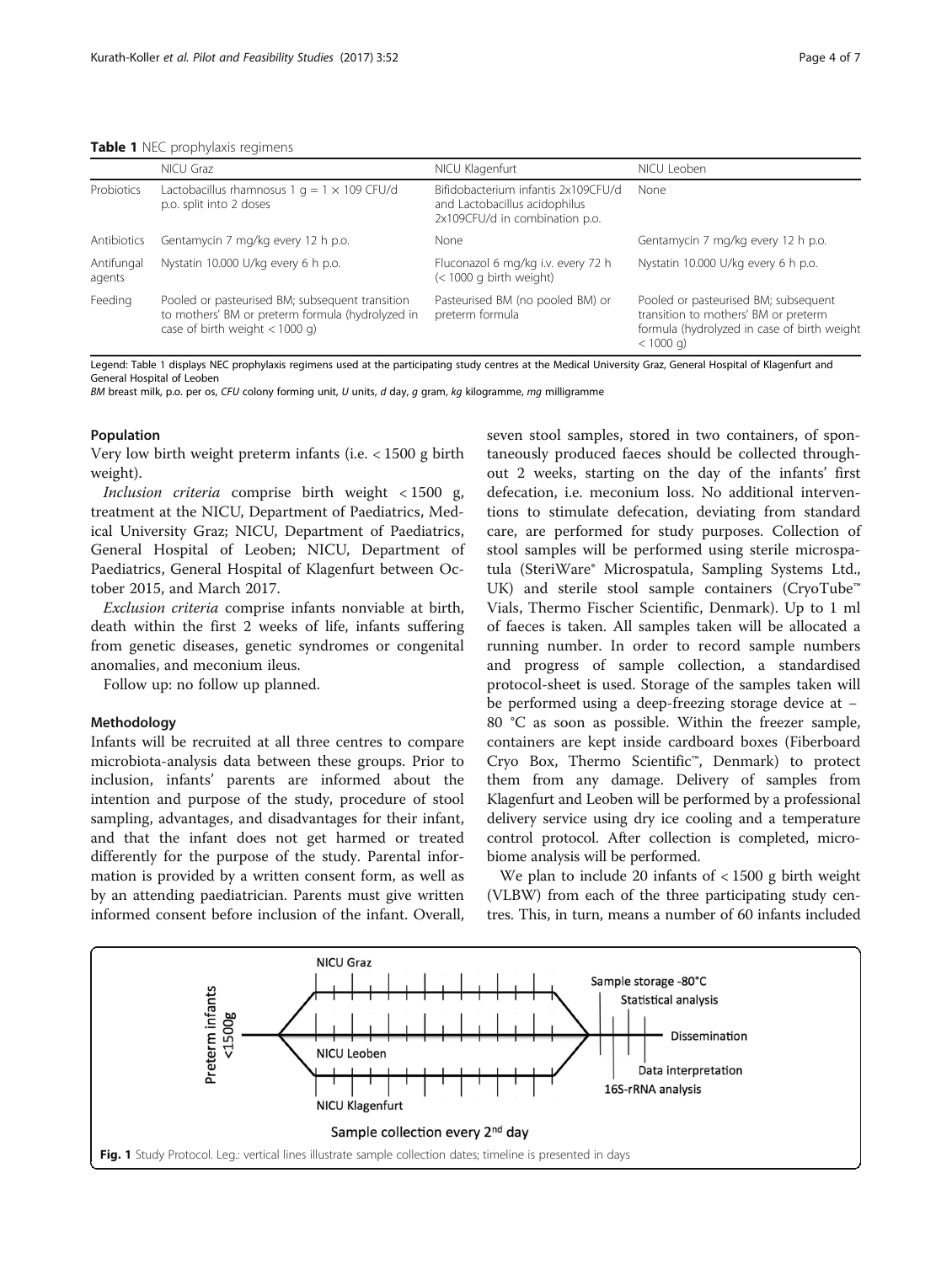in our study. Starting on the day of the infants' first spontaneous stool, collection of seven samples, acquired every 2 days throughout the first weeks of life, is performed in every infant. Finally, all 420 samples will be analysed using 16S-rRNA-analysis techniques.

To provide high quality throughout all steps of the study protocol, all procedures as described above have been defined as standard operating procedures (SOP) for every centre.

The following data will be collected throughout hospitalisation, and noted in an excel sheet. For backup purposes, an additional hard copy containing the data will be deposited at each centre:

- Maternal and pregnancy associated data: mothers' age, number of prior pregnancies, number of infants born, multiple pregnancy, existence of mother-childpassport (standardised protocol booklet to document pre-/peri- and postnatal findings; for detailed information please see [https://www.help.gv.at/Portal.-](https://www.help.gv.at/Portal.Node/hlpd/public/content/8/Seite.082201.html) [Node/hlpd/public/content/8/Seite.082201.html](https://www.help.gv.at/Portal.Node/hlpd/public/content/8/Seite.082201.html)), pregnancy associated complications, application of steroids to induce lung maturation, tocolysis.
- Perinatal data: complications during birth, birthmode, APGAR-score, umbilical cord pH.
- Neonatal data: sex, birth weight, small-forgestational age (SGA, birth weight < 10. percentile), duration of hospitalisation, duration of NICU stay, duration of oxygen supplementation, appearance of neonatal morbidities (i.e. NEC, early/late onset sepsis, infant respiratory distress syndrome, bronchopulmonary dysplasia, retinopathy of prematurity, intra−/periventricular haemorrhage, periventricular leucomalacia, spontaneous intestinal perforation), application of caffeine and surfactant, as well as inotropes and cardiovascular supportive therapy.
- Data on specific medication: dosage, active pharmaceutical ingredient and time of application of antibiotics, antifungal agents and probiotics, as well as parenteral or enteral nutrition.

Data will be collected in order to prove correlations to specific intestinal microbiota patterns. SKK, CME, GG, and BR will have access to the final trial dataset.

## Analysis of intestinal microbiota

Microbial DNA will be extracted from stool samples using a combination of mechanical and enzyme-based lysis [\[39\]](#page-6-0). From extracted DNA, 16S rRNA genes will be amplified with suitable primers (specific for *bacteria*, fungi, and archaea) and prepared for MiSeq Sequencing [[40\]](#page-6-0), which will be performed at the Core Facility for Molecular Biology, Medical University Graz for bacteria and fungi, and at the Interactive Microbiome Research Group, Medical University Graz for archea. Analysis will be performed using public analysis-pipelines, like Mothur ([mothur.org](http://mothur.org)) and Qiime ([qiime.org](http://qiime.org)) [[41](#page-6-0)], representing open-source bioinformatics pipelines for performing microbiome analysis from raw DNA sequencing data.

After a qualitative filtering process, the remaining sequences will be assigned to phylogenetic taxa and grouped into operational taxonomic units (OTU) using specific databases. Furthermore, chimeras and sequences containing sequencing artefacts will be removed.

In the frame of the Microbiome Initiative Graz (MIGrobeZ, including groups around C. Högenauer, G. Gorkiewicz and C. Moissl-Eichinger), the necessary expertise in order to analyse and interpret the data is available. All tools, pipelines, and expert knowledge of the Microbiome Initiative will be made available.

## Statistical analysis

Statistical analysis will focus on confidence interval estimation. Since the study has not been powered any hypothesis testing will be considered entirely exploratory. Full analysis will be performed in close co-operation with the core facility for bio-informatics and biostatistics, ZMF, Medical University Graz.

## Time schedule

The project is scheduled to last 24 months. At the Division of Neonatology, Department of Paediatrics, Medical University of Graz, we treat about 100 infants of < 1500 g birth weight per year. At the Division of Neonatology, Department of Paediatrics, General Hospital of Klagenfurt, between 40 and 60 infants < 1500 g birth weight are treated per year, and at the Division of Neonatology, Department of Paediatrics, General Hospital of Leoben around 30 infants < 1500 g birth weight are treated annually. Therefore, the active recruitment and treatment period regarding the study is planned to take place throughout the first 18 months. Stool microbiota analysis will take place throughout the following 2 months, and the final 4 months will be used for the statistical and biostatistical analyses of data, and for the presentation of data (abstracts, meetings, scientific papers).

## **Discussion**

Different surroundings at the three participating study centres, including contacts to caretakers and parents, as well as feeding or medication all might influence intestinal microbiota composition and abundance. In the planned sequel study, this should be kept in mind and a more standardised process (in particular involving random allocation) ought to be established. However, the results obtained from the presented pilot study will display the burden of bias and help to establish a more strict protocol for the future.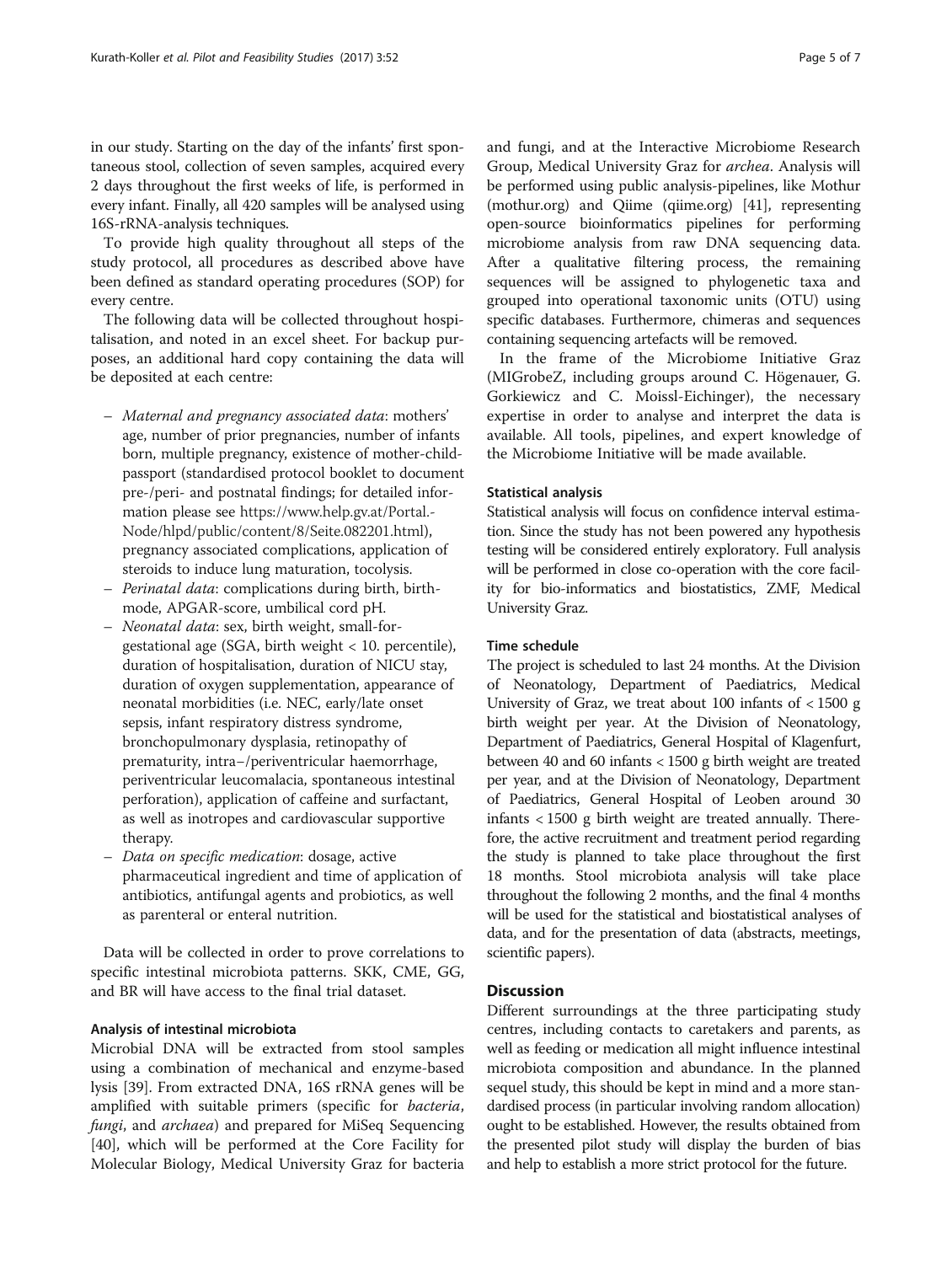## <span id="page-5-0"></span>Additional files

[Additional file 1:](dx.doi.org/10.1186/s40814-017-0195-y) SPIRIT 2013 checklist. (DOC 120 kb) [Additional file 2:](dx.doi.org/10.1186/s40814-017-0195-y) SPIRIT flow-chart. (DOC 53 kb)

#### **Abbreviations**

DNA: Desoxyrubonucleic acid; DRKS: Deutsches Register Klinischer Studien (German registry for clinical studies); NEC: Necrotizing enterocolitis; NICU: Neonatal intensive care unit; OUT: Operational taxonomic units; RNA: Ribonucleic acid; SFD: Small for date; SOP: Standardised operating procedure; Spp.: Species; VLBW: Very low birth weight; ZMF: Zentrum für Medizinische Forschung (centre for medical sciences)

#### Acknowledgements

Not applicable.

#### Comment

We have organised this manuscript in a manner compliant with the SPIRIT Checklist (Additional files 1 and 2).

#### Funding

This work was supported by "Kleine Helden – Initiative für Frühgeborene" (initiative for preterm infants, Graz, Austria, non-profit organisation). The funding party has no role related to the study's design or execution.

## Availability of data and materials

Data sharing is not applicable to this article as no datasets were generated or analysed during the current study.

#### Authors' contributions

SKK is the principal investigator of the project. He is responsible for patient management and recruitment at the Division of Neonatology, Department of Paediatrics, Medical University Graz, and for the co-ordination of patient recruitment at the Division of Neonatology, Department of Paediatrics, General Hospital of Klagenfurt. Furthermore, he co-ordinates the central study database, data collection and interpretation, and dissemination of results. The proposed study represents the doctoral thesis for his PhD program. CME helps to co-ordinate the project and provides access to the microbiome-working group, laboratories, and personnel to perform the analyses. GG provides access to facilities necessary for the stool microbiota analysis and interpretation of data (high-throughput sequencer, biostatistical analysis) for microbial community profiling including co-operation with biostatisticians. Further, he provides access to the microbiome-working group, laboratories, and personnel to perform the analyses. RK is responsible for patient management and recruitment, as well as the co-ordination of sample collection and storage at the study centre in Klagenfurt. CK is responsible for patient management and recruitment, as well as collecting patient data at the study centre in Klagenfurt. BH is responsible for patient management and recruitment, as well as the co-ordination of sample collection and storage at the study centre in Leoben. BU supports patient management and recruitment at the Division of Neonatology, Department of Paediatrics, Medical University of Graz. He further supports planning the project and grants financing. BR helps co-ordinate the project and is responsible for patient management and recruitment at the Division of Neonatology, Department of Paediatrics, Medical University of Graz. Further, he provides doctoral thesis supervision and supports implementation of the study. All authors read and approved the final manuscript.

#### Authors' information

SKK, MD, is a resident physician at the Department of Paediatrics, Division of Neonatology, Medical University of Graz, Graz, Austria. He is also a PhD student. CME is a professor for microbiome research at the Section of Infectious Diseases and Tropical Medicine, Department of Internal Medicine, Medical University Graz, Austria. She is also the leader of the Interactive Microbiome Research Graz. GG is a professor for medical microbiome research at the Institute of Pathology, Medical University of Graz, Austria. RK, MD, is the Head of the Neonatal Intensive Care Unit, Department of Paediatrics, General Hospital Klagenfurt am Wörthersee, Austria. CK, MD, is a senior paediatrician at the Neonatal Intensive Care Unit, Department of Paediatrics, General Hospital Klagenfurt am Wörthersee, Austria. BH, MD, is a senior

paediatrician at the Neonatal Intensive Care Unit, Department of Paediatrics, General Hospital of Leoben, Austria. BU is a professor of paediatrics, Head of the Department of Paediatrics, Division of Neonatology, Medical University of Graz, Graz, Austria. BR is a professor of paediatrics, Deputy Head of the Department of Paediatrics, Division of Neonatology, Medical University of Graz, Graz, Austria.

#### Ethics approval and consent to participate

The local Ethics Committee of the Medical University Graz has approved our study protocol. All infants will be recruited after parents' written informed consent, and routine clinical work-up will not be changed for study purposes. All measures will be carried out according to Good Scientific Practice. The ethics committees Graz and Kärnten have approved the study (Ethics Committee vote number 27-366ex14/15).

## Consent for publication

Not applicable.

## Competing interests

The authors declare that they have no competing interests.

## Publisher's Note

Springer Nature remains neutral with regard to jurisdictional claims in published maps and institutional affiliations.

#### Author details

<sup>1</sup>Department of Pediatrics, Division of Neonatology, Medical University of Graz, Auenbruggerplatz 34/2, 8036 Graz, Austria. <sup>2</sup>Section of Infectious Diseases and Tropical Medicine, Department of Internal Medicine, Medical University Graz, Graz, Austria. <sup>3</sup>Institute of Pathology, Medical University of Graz, Graz, Austria. <sup>4</sup> Department of Pediatrics, General Hospital Klagenfurt am Wörthersee, Klagenfurt am Wörthersee, Austria. <sup>5</sup>Department of Pediatrics General Hospital of Leoben, Leoben, Austria.

## Received: 19 June 2017 Accepted: 26 October 2017 Published online: 07 November 2017

#### References

- 1. Aagaard K, et al. The placenta harbors a unique microbiome. Sci Transl Med. 2014;6(237):237ra65.
- 2. Madan JC, et al. Gut microbial colonisation in premature neonates predicts neonatal sepsis. Arch Dis Child Fetal Neonatal Ed. 2012;97(6):F456–62.
- 3. Biasucci G, et al. Mode of delivery affects the bacterial community in the newborn gut. Early Hum Dev. 2010;86(Suppl 1):13–5.
- 4. Di Mauro A, et al. Gastrointestinal function development and microbiota. Ital J Pediatr. 2013;39:15.
- 5. Madan JC, et al. Normal neonatal microbiome variation in relation to environmental factors, infection and allergy. Curr Opin Pediatr. 2012;24(6):753–9.
- 6. Scholtens PA, et al. The early settlers: intestinal microbiology in early life. Annu Rev Food Sci Technol. 2012;3:425–47.
- 7. Torrazza RM, Neu J. The altered gut microbiome and necrotizing enterocolitis. Clin Perinatol. 2013;40(1):93–108.
- 8. Stewart CJ, et al. Development of the preterm gut microbiome in twins at risk of necrotising enterocolitis and sepsis. PLoS One. 2013;8(8):e73465.
- 9. Eggesbo M, et al. Development of gut microbiota in infants not exposed to medical interventions. APMIS. 2011;119(1):17–35.
- 10. Jakobsson HE, et al. Decreased gut microbiota diversity, delayed Bacteroidetes colonisation and reduced Th1 responses in infants delivered by caesarean section. Gut. 2014;63(4):559–66.
- 11. Penders J, et al. Factors influencing the composition of the intestinal microbiota in early infancy. Pediatrics. 2006;118(2):511–21.
- 12. Groer MW, et al. Development of the preterm infant gut microbiome: a research priority. Microbiome. 2014;2:38.
- 13. Palmer C, et al. Development of the human infant intestinal microbiota. PLoS Biol. 2007;5(7):e177.
- 14. Yatsunenko T, et al. Human gut microbiome viewed across age and geography. Nature. 2012;486(7402):222–7.
- 15. Dai D, Walker WA. Protective nutrients and bacterial colonization in the immature human gut. Adv Pediatr Infect Dis. 1999;46:353–82.